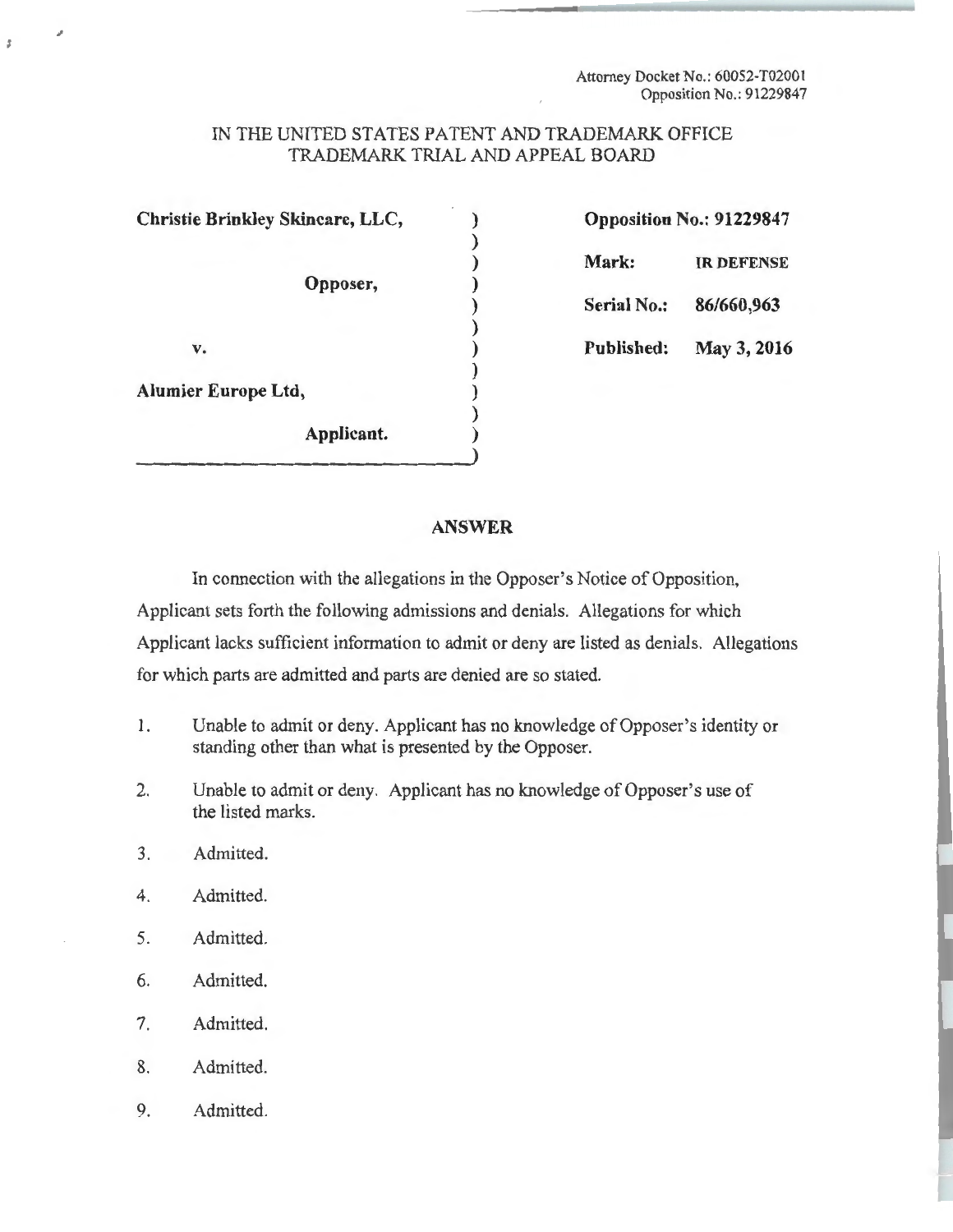Attorney Docket No.: 60052-T02001 Opposition No.: 91229847

- 10. Admitted.
- 11. Admitted.
- 12. Admitted.
- 13. Admitted only insofar as the mark in the subject application is identical to Opposer's IR DEFENSE mark. Denied insofar as confusing similarity is alleged.
- 14. Unable to admit or deny as Applicant has not inspected Opposer's goods.
- 15. Unable to admit or deny as Applicant has no knowledge of Opposer's marketing plans.
- 16. Denied.
- 17. Denied.
- 18. Denied.

WHEREFORE, Applicant requests that the opposition be dismissed and that application 86/660,963 be permitted to proceed to registration.

Date: October 7, 2016

Faustino A. Lichauco Occhiuti & Rohlicek LLP 321 Summer Street Boston, MA 02210

Attorney for Alumier Europe Ltd.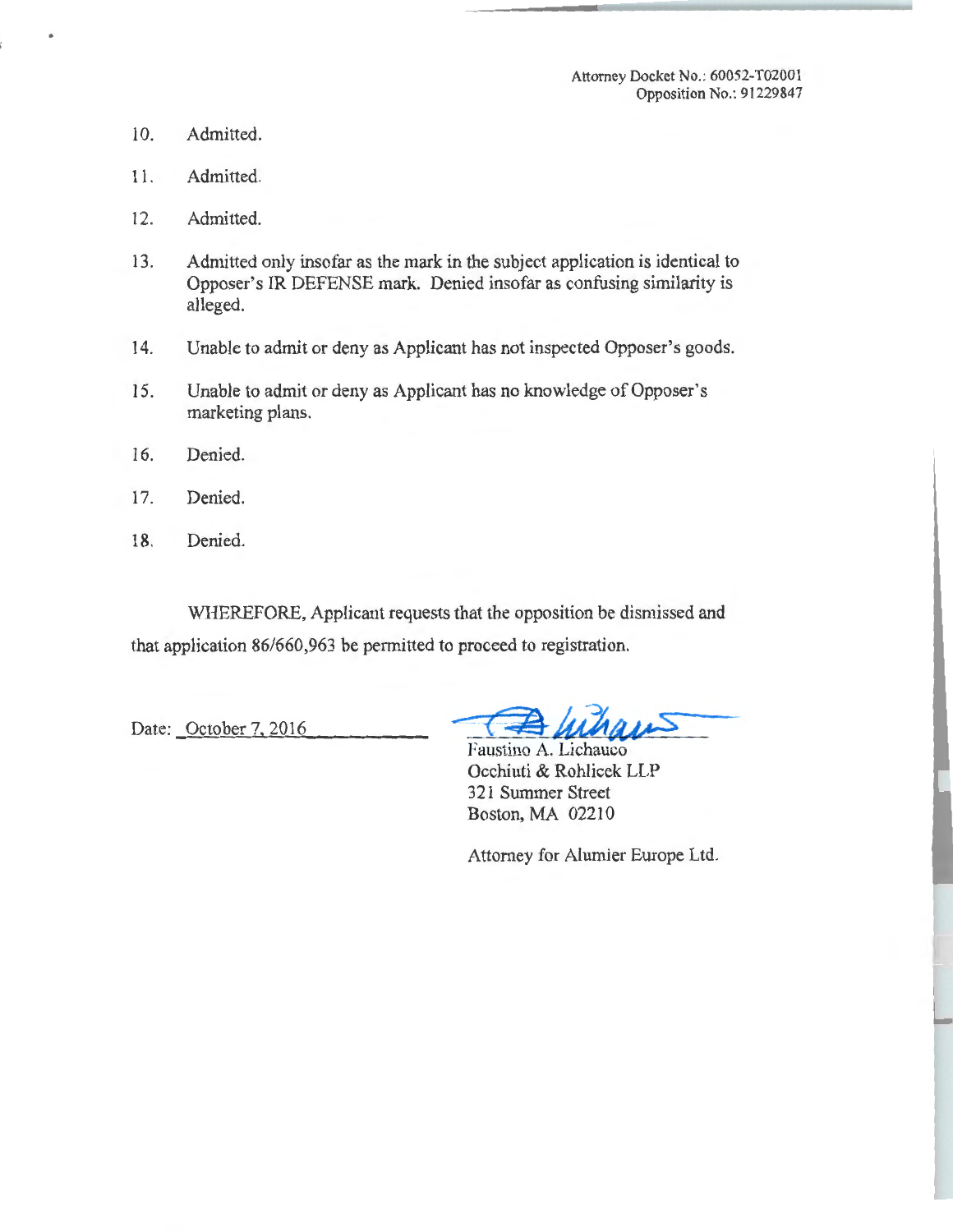Attorney Docket No.: 60052-T02001 Opposition No.: 91229847

## **CERTIFICATE OF SERVICE**

I hereby certify that a true copy of the foregoing Answer was served by First-Class Mail, postage prepaid, upon the following:

> Christopher J Day Law Office of Christopher Day 9977 N 90th Street, Suite 155 Scottsdale, AZ 85258

Mailed this  $2^{M}$  day of October 2016.

 $\alpha$  ,  $\alpha$  ,  $\alpha$ 

Sinda Cardente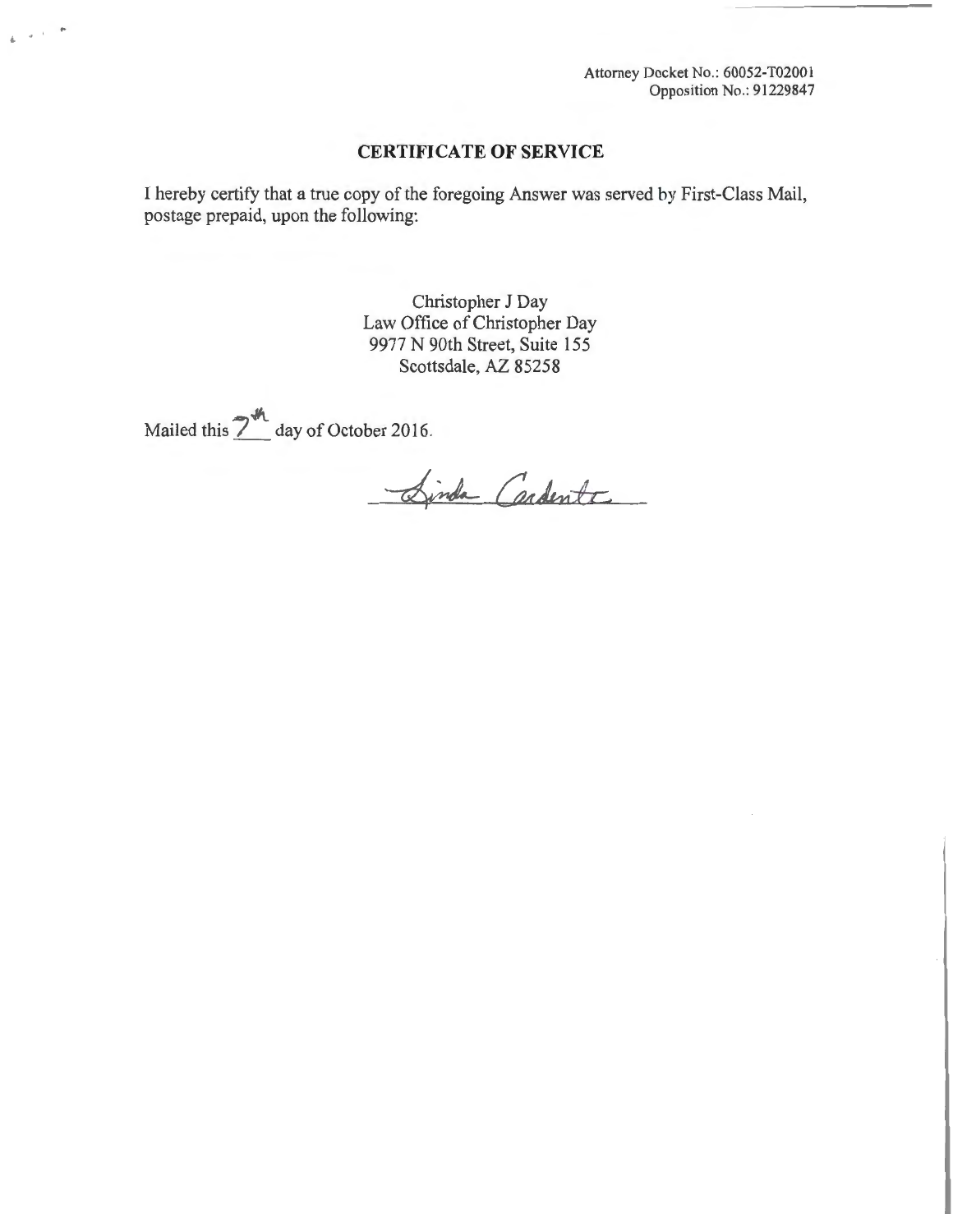O&R Patent Law 321 Summer St. Boston, MA 02210 BOSTON MADZI 11.4007 16 PM 71



**Appeal Related Matters** Patent Trail and Appeal Board US Patent and Trademark Office P.O. Box 1450 Alexandria, VA 22313-1450

22313-145050

երրքանակ երկես կետերերին կանի կոչնե